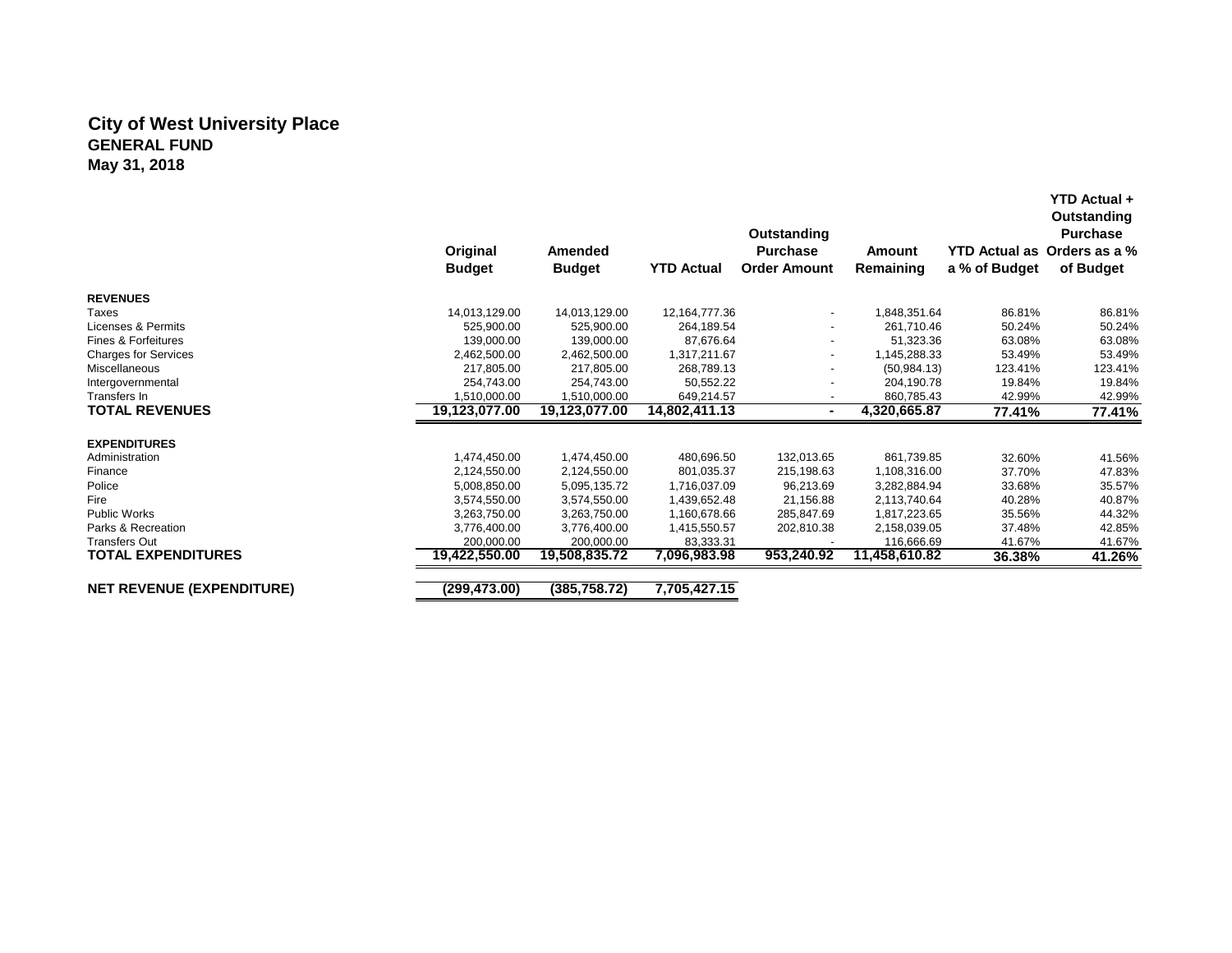## **City of West University Place WATER & SEWER FUNDMay 31, 2018**

|                                                   | Original<br><b>Budget</b> | Amended<br><b>Budget</b> | <b>YTD Actual</b> | Outstanding<br><b>Purchase</b><br><b>Order Amount</b> | Amount<br>Remaining | YTD Actual as Orders as a %<br>a % of Budget | YTD Actual +<br>Outstanding<br><b>Purchase</b><br>of Budget |
|---------------------------------------------------|---------------------------|--------------------------|-------------------|-------------------------------------------------------|---------------------|----------------------------------------------|-------------------------------------------------------------|
| <b>REVENUES</b>                                   |                           |                          |                   |                                                       |                     |                                              |                                                             |
| <b>Charges for Services</b>                       | 7,975,000.00              | 7,975,000.00             | 2,147,453.91      |                                                       | 5,827,546.09        | 26.93%                                       | 26.93%                                                      |
| <b>Miscellaneous</b>                              | 6,885.00                  | 6,885.00                 | 470.68            |                                                       | 6,414.32            | 6.84%                                        | 6.84%                                                       |
| <b>Other Financing Sources</b>                    | 29,700.00                 | 29,700.00                | 12,375.00         |                                                       | 17,325.00           | 41.67%                                       | 41.67%                                                      |
| <b>TOTAL REVENUES</b>                             | 8,011,585.00              | 8,011,585.00             | 2,160,299.59      |                                                       | 5,851,285.41        | 26.96%                                       | 26.96%                                                      |
| <b>EXPENDITURES</b>                               |                           |                          |                   |                                                       |                     |                                              |                                                             |
| Finance                                           | 257,850.00                | 257,850.00               | 90,633.18         | 27,639.47                                             | 139,577.35          | 35.15%                                       | 45.87%                                                      |
| <b>Public Works</b>                               | 4,334,700.00              | 4,334,700.00             | 1,378,517.62      | 1,453,089.72                                          | 1,503,092.66        | 31.80%                                       | 65.32%                                                      |
| <b>Debt Service</b>                               |                           |                          |                   |                                                       |                     |                                              |                                                             |
| <b>Transfer To General Func</b>                   | 1,250,000.00              | 1,250,000.00             | 520,833.31        |                                                       | 729,166.69          | 41.67%                                       | 41.67%                                                      |
| Transfer to City Hall Expansion Construction Fund |                           |                          |                   |                                                       |                     |                                              |                                                             |
| Transfer to W&S CIP Fund                          | 900,000.00                | 900,000.00               | 375,000.00        |                                                       | 525,000.00          | 41.67%                                       | 41.67%                                                      |
| Transfer to Debt Service Func                     | 1,200,246.00              | 1,200,246.00             | 1,143,108.00      |                                                       | 57,138.00           | 95.24%                                       | 95.24%                                                      |
| <b>TOTAL EXPENDITURES</b>                         | 7,942,796.00              | 7,942,796.00             | 3,508,092.11      | 1,480,729.19                                          | 2,953,974.70        | 44.17%                                       | 62.81%                                                      |
| <b>NET REVENUE (EXPENDITURE)</b>                  | 68,789.00                 | 68,789.00                | (1,347,792.52)    |                                                       |                     |                                              |                                                             |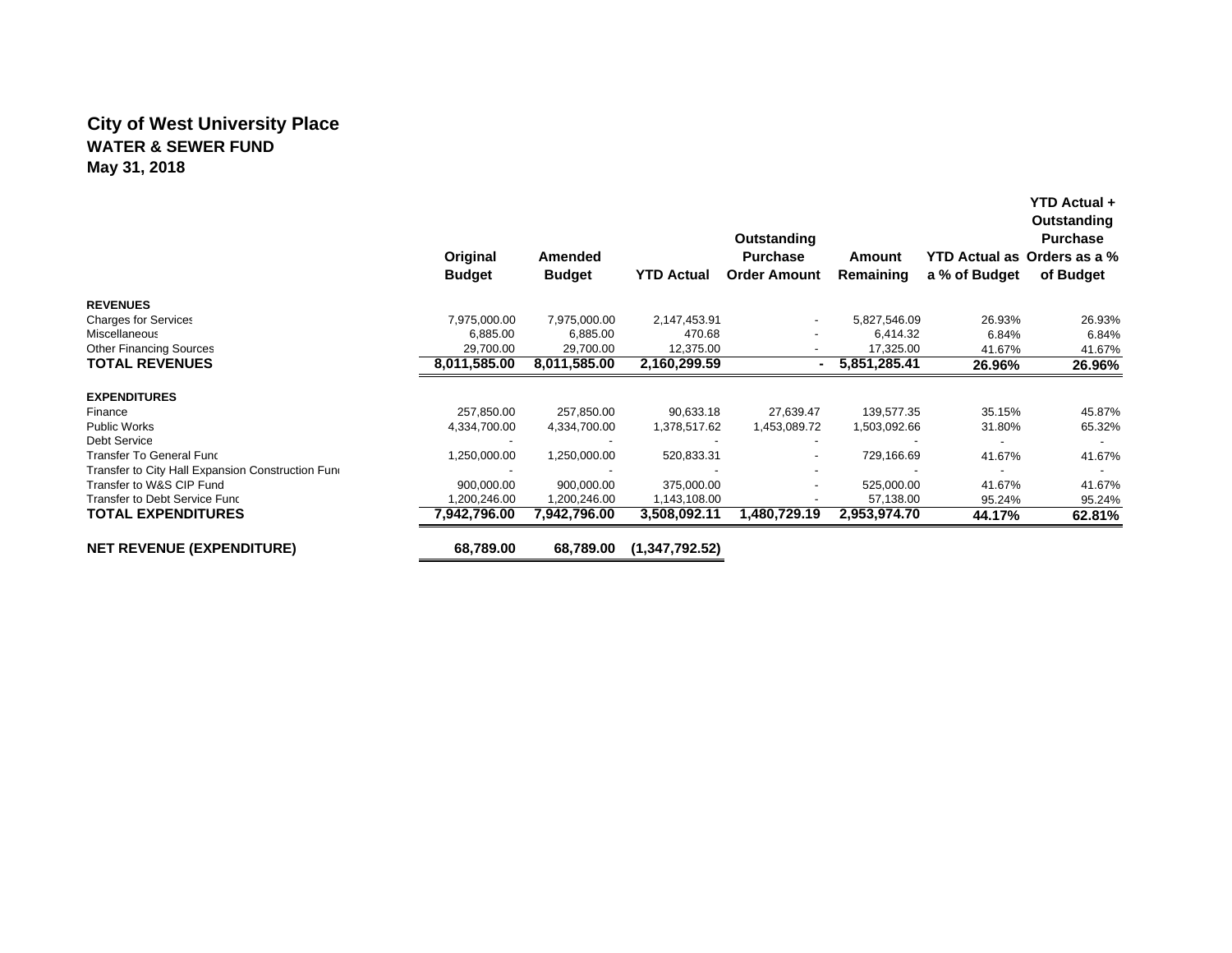## **City of West University Place SOLID WASTE FUNDMay 31, 2018**

|                                  | Original<br><b>Budget</b> | Amended<br><b>Budget</b> | <b>YTD Actual</b> | Outstanding<br><b>Purchase</b><br><b>Order Amount</b> | Amount<br>Remaining | a % of Budget | YTD Actual +<br>Outstanding<br><b>Purchase</b><br>YTD Actual as Orders as a %<br>of Budget |
|----------------------------------|---------------------------|--------------------------|-------------------|-------------------------------------------------------|---------------------|---------------|--------------------------------------------------------------------------------------------|
| <b>REVENUES</b>                  |                           |                          |                   |                                                       |                     |               |                                                                                            |
| Solid Waste Collection           | 1,753,000.00              | 1,753,000.00             | 585,717.38        | $\overline{\phantom{a}}$                              | 1,167,282.62        | 33.41%        | 33.41%                                                                                     |
| Sales of Recyclables             | 3,000.00                  | 3,000.00                 |                   | -                                                     | 3,000.00            | $0.00\%$      | 0.00%                                                                                      |
| Miscellaneous                    | 1,600.00                  | 1,600.00                 | 3,827.70          | $\overline{\phantom{a}}$                              | (2,227.70)          | 239.23%       | 239.23%                                                                                    |
| <b>TOTAL REVENUES</b>            | 1,757,600.00              | 1.757.600.00             | 589,545.08        |                                                       | 1.168.054.92        | 33.54%        | 33.54%                                                                                     |
| <b>EXPENDITURES</b>              |                           |                          |                   |                                                       |                     |               |                                                                                            |
| <b>General Services</b>          | ,233,000.00               | 1,233,000.00             | 496,177.08        | 244,152.05                                            | 492,670.87          | 40.24%        | 60.04%                                                                                     |
| <b>Curbside Recycling</b>        | 290,600.00                | 290,600.00               | 123,499.60        | 119,671.60                                            | 47,428.80           | 42.50%        | 83.68%                                                                                     |
| Curbside Green Waste Recycling   | 203,400.00                | 203,400.00               | 67,503.78         | 58,114.02                                             | 77,782.20           | 33.19%        | 61.76%                                                                                     |
| <b>TOTAL EXPENDITURES</b>        | 1.727.000.00              | 1.727.000.00             | 687,180.46        | 421.937.67                                            | 617,881.87          | 39.79%        | 64.22%                                                                                     |
| <b>NET REVENUE (EXPENDITURE)</b> | 30,600.00                 | 30.600.00                | (97, 635.38)      |                                                       |                     |               |                                                                                            |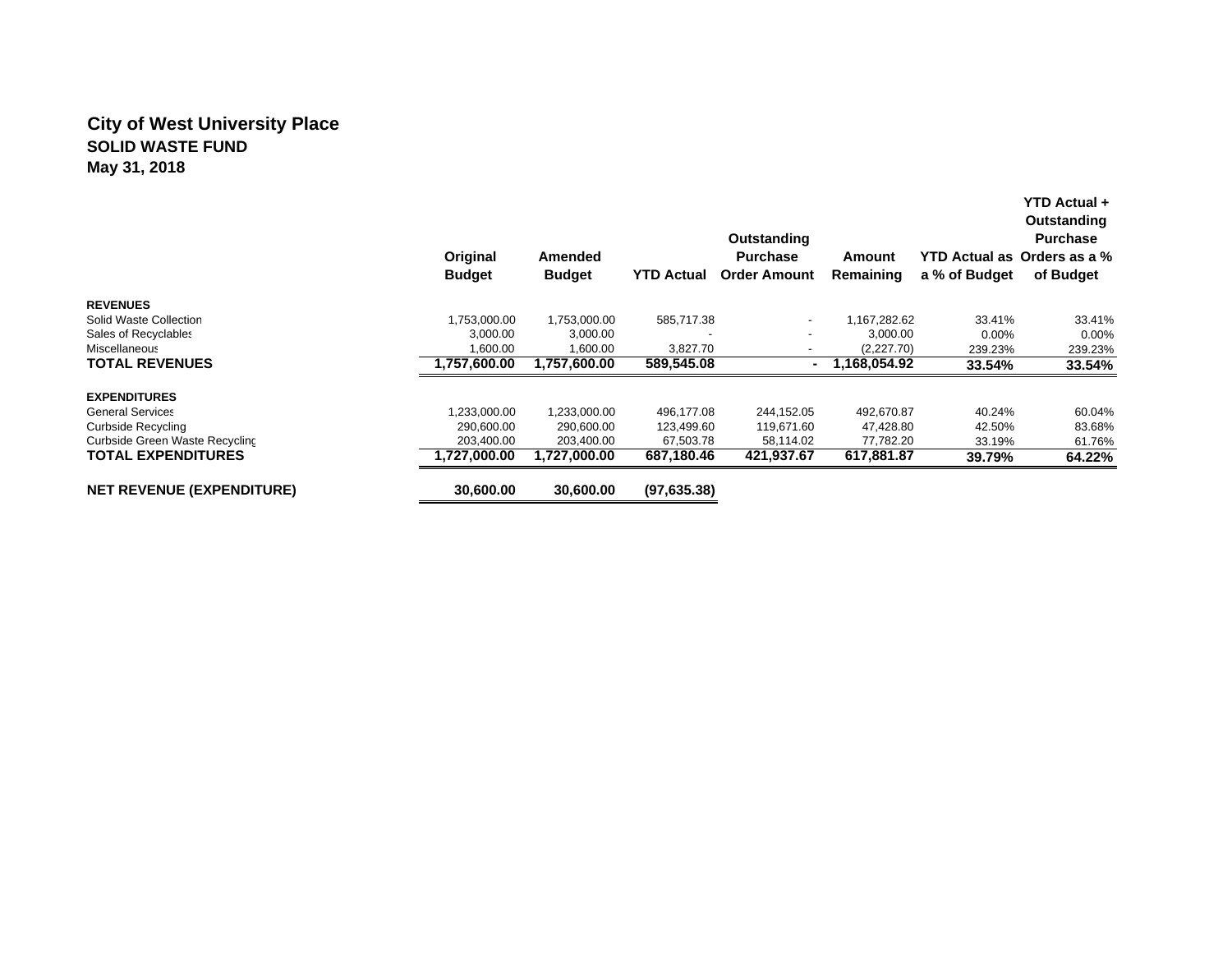# **City of West University Place TECHNOLOGY MANAGEMENT FUNDMay 31, 2018**

|                                           | Original<br><b>Budget</b> | Amended<br><b>Budget</b> | <b>YTD Actual</b> | Outstanding<br><b>Purchase</b><br><b>Order Amount</b> | Amount<br>Remaining | a % of Budget | YTD Actual +<br>Outstanding<br><b>Purchase</b><br>YTD Actual as Orders as a %<br>of Budget |
|-------------------------------------------|---------------------------|--------------------------|-------------------|-------------------------------------------------------|---------------------|---------------|--------------------------------------------------------------------------------------------|
| <b>REVENUES</b>                           |                           |                          |                   |                                                       |                     |               |                                                                                            |
| TRANSFER FROM GENERAL FUND                | 1,394,100.00              | 1,394,100.00             | 580,875.00        |                                                       | 813,225.00          | 41.67%        | 41.67%                                                                                     |
| TRANSFER FROM WATER & SEWER FUND          | 131,700.00                | 131,700.00               | 54,875.00         |                                                       | 76,825.00           | 41.67%        | 41.67%                                                                                     |
| TRANSFER FROM SOLID WASTE FUND            | 41,400.00                 | 41,400.00                | 17,250.00         |                                                       | 24,150.00           | 41.67%        | 41.67%                                                                                     |
| <b>EARNINGS ON INVESTMENTS</b>            | 1,000.00                  | 1,000.00                 | 1,790.09          |                                                       | (790.09)            | 179.01%       | 179.01%                                                                                    |
| <b>TOTAL REVENUES</b>                     | 1,568,200.00              | 1,568,200.00             | 654,790.09        | $\sim$                                                | 913,409.91          | 41.75%        | 41.75%                                                                                     |
| <b>EXPENDITURES</b>                       |                           |                          |                   |                                                       |                     |               |                                                                                            |
| PERSONNEL                                 | 583,400.00                | 583,400.00               | 214,350.32        | $\overline{\phantom{a}}$                              | 369,049.68          | 36.74%        | 36.74%                                                                                     |
| EQUIPMENT MAINTENANCE                     | 20,000.00                 | 20.000.00                | 11,163.06         |                                                       | 8.836.94            | 55.82%        | 55.82%                                                                                     |
| HARDWARE & SOFTWARE MAINTENANCE CONTRACTS | 537,873.00                | 537,873.00               | 252,986.04        | 273,501.98                                            | 11,384.98           | 47.03%        | 97.88%                                                                                     |
| TELE-COMMUNICATIONS & DATA & RADIO        | 264,120.00                | 264,120.00               | 74,082.69         | 78,954.03                                             | 111,083.28          | 28.05%        | 57.94%                                                                                     |
| <b>CONSULTANTS</b>                        | 15,000.00                 | 15,000.00                | 487.25            |                                                       | 14,512.75           | 3.25%         | 3.25%                                                                                      |
| <b>TRAVEL &amp; TRAINING</b>              | 12,800.00                 | 12,800.00                | 4,539.31          |                                                       | 8,260.69            | 35.46%        | 35.46%                                                                                     |
| <b>TECHNOLOGY PROJECTS</b>                |                           |                          |                   | 401,600.00                                            | (401,600.00)        |               |                                                                                            |
| <b>HIGH TECHNOLOGY REPLACEMENTS</b>       | 90,000.00                 | 90,000.00                | 2,177.90          | 6,830.34                                              | 80,991.76           | 2.42%         | 10.01%                                                                                     |
| <b>TOTAL EXPENDITURES</b>                 | 1,523,193.00              | 1,523,193.00             | 559,786.57        | 760,886.35                                            | 202,520.08          | 36.75%        | 86.70%                                                                                     |
| <b>NET REVENUE (EXPENDITURE)</b>          | 45,007.00                 | 45,007.00                | 95,003.52         |                                                       |                     |               |                                                                                            |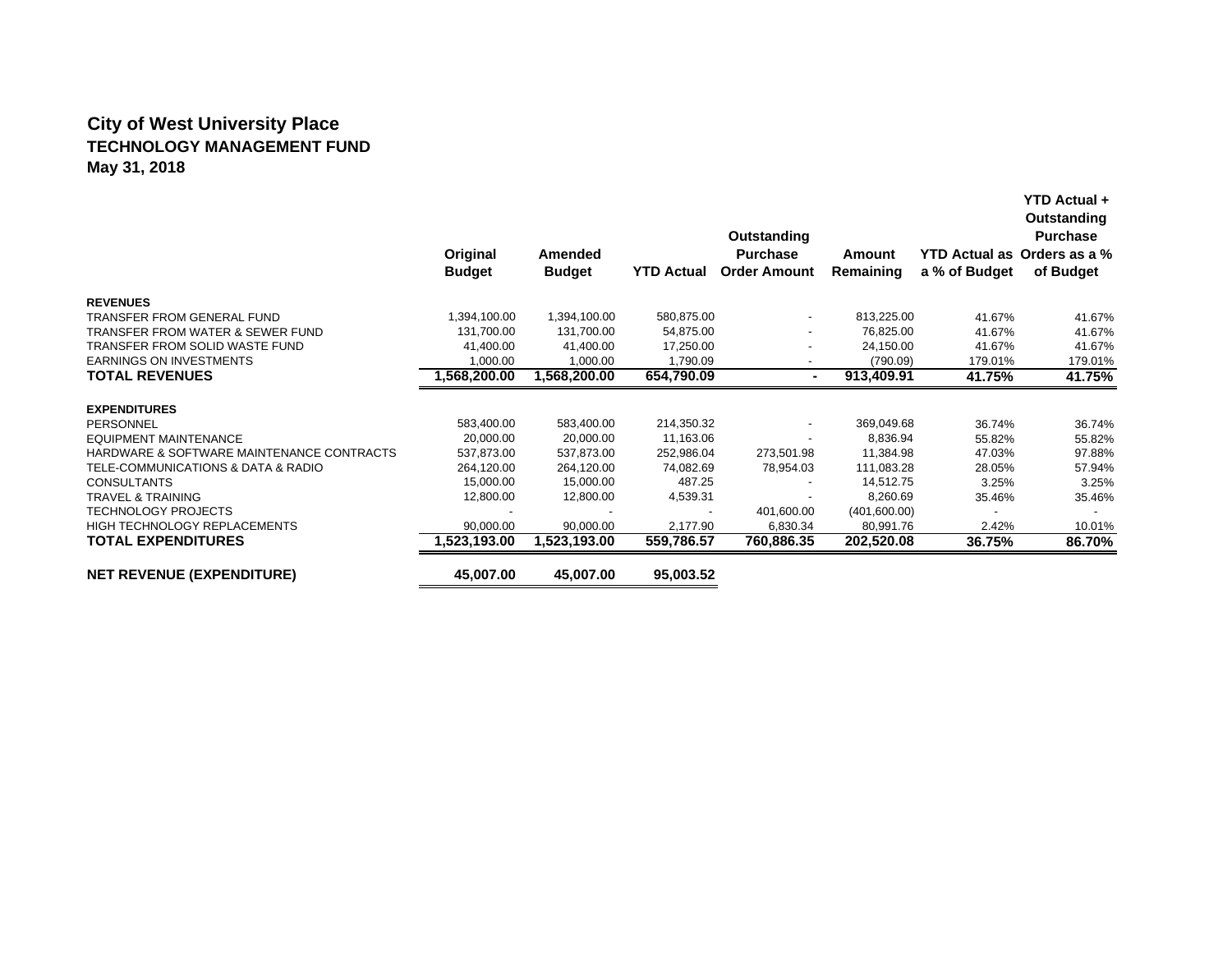## **City of West University Place VEHICLE REPLACEMENT FUNDMay 31, 2018**

|                                  | Original<br><b>Budget</b> | Amended<br><b>Budget</b> | <b>YTD Actual</b> | Outstanding<br><b>Purchase</b><br><b>Order Amount</b> | Amount<br>Remaining | a % of Budget | YTD Actual +<br>Outstanding<br><b>Purchase</b><br>YTD Actual as Orders as a %<br>of Budget |
|----------------------------------|---------------------------|--------------------------|-------------------|-------------------------------------------------------|---------------------|---------------|--------------------------------------------------------------------------------------------|
| <b>REVENUES</b>                  |                           |                          |                   |                                                       |                     |               |                                                                                            |
| TRANSFER FROM GENERAL FUND       | 390,300.00                | 390,300.00               | 162,625.00        | $\overline{a}$                                        | 227,675.00          | 41.67%        | 41.67%                                                                                     |
| TRANSFER FROM WATER & SEWER FUND | 87,000.00                 | 87,000.00                | 36,250.00         | -                                                     | 50,750.00           | 41.67%        | 41.67%                                                                                     |
| TRANSFER FROM SOLID WASTE FUND   | 217.000.00                | 217,000.00               | 90.416.69         |                                                       | 126,583.31          | 41.67%        | 41.67%                                                                                     |
| <b>EARNINGS ON INVESTMENTS</b>   | 12,500.00                 | 12,500.00                | 15,087.65         | -                                                     | (2,587.65)          | 120.70%       | 120.70%                                                                                    |
| <b>TOTAL REVENUES</b>            | 706,800.00                | 706,800.00               | 304.379.34        |                                                       | 402.420.66          | 43.06%        | 43.06%                                                                                     |
| <b>EXPENDITURES</b>              |                           |                          |                   |                                                       |                     |               |                                                                                            |
| <b>AUTOMOBILES</b>               | 147,000.00                | 147,000.00               | 6,129.46          | 123,751.89                                            | 17,118.65           | 4.17%         | 88.35%                                                                                     |
| <b>TRUCKS</b>                    | 630,000.00                | 630,000.00               | 17,000.67         | 428,970.59                                            | 184,028.74          | 2.70%         | 70.79%                                                                                     |
| OTHER EQUIPMENT                  | 5,000.00                  | 5,000.00                 |                   |                                                       | 5,000.00            | 0.00%         | $0.00\%$                                                                                   |
| <b>TOTAL EXPENDITURES</b>        | 782.000.00                | 782.000.00               | 23,130.13         | 552.722.48                                            | 206,147.39          | 2.96%         | 73.64%                                                                                     |
| <b>NET REVENUE (EXPENDITURE)</b> | (75, 200.00)              | (75, 200.00)             | 281,249.21        |                                                       |                     |               |                                                                                            |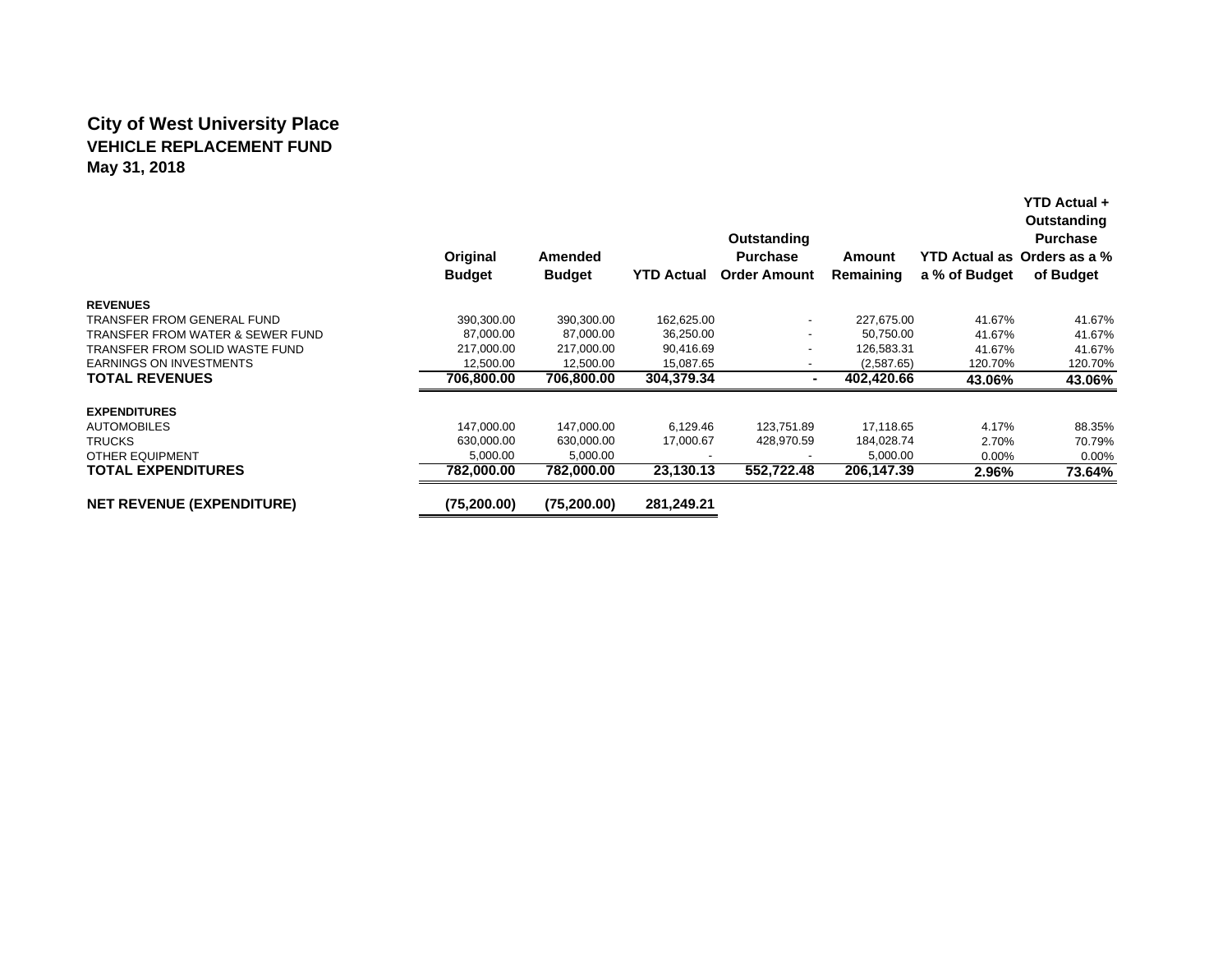# **City of West University Place EQUIPMENT REPLACEMENT FUNDMay 31, 2018**

|                                  | Original<br><b>Budget</b> | <b>Amended</b><br><b>Budget</b> | <b>YTD Actual</b> | Outstanding<br><b>Purchase</b><br><b>Order Amount</b> | Amount<br>Remaining | YTD Actual as Orders as a %<br>a % of Budget | Outstanding<br><b>Purchase</b><br>of Budget |
|----------------------------------|---------------------------|---------------------------------|-------------------|-------------------------------------------------------|---------------------|----------------------------------------------|---------------------------------------------|
| <b>REVENUES</b>                  |                           |                                 |                   |                                                       |                     |                                              |                                             |
| TRANSFER FROM GENERAL FUND       | 653,500.00                | 653,500.00                      | 272,291.69        | $\overline{\phantom{a}}$                              | 381,208.31          | 41.67%                                       | 41.67%                                      |
| SALE OF CITY PROPERTY            |                           |                                 | 2,100.00          | $\overline{\phantom{a}}$                              | (2,100.00)          |                                              |                                             |
| <b>EARNINGS ON INVESTMENTS</b>   | 4,100.00                  | 4,100.00                        | 12,387.86         | ٠                                                     | (8, 287.86)         | 302.14%                                      | 302.14%                                     |
| <b>MISCELLANEOUS</b>             |                           |                                 | 2,837.47          | $\overline{\phantom{a}}$                              | (2,837.47)          |                                              |                                             |
| <b>TOTAL REVENUES</b>            | 657.600.00                | 657.600.00                      | 289,617.02        |                                                       | 367.982.98          | 44.04%                                       | 44.04%                                      |
| <b>EXPENDITURES</b>              |                           |                                 |                   |                                                       |                     |                                              |                                             |
| <b>OTHER EQUIPMENT</b>           | 439,100.00                | 439,100.00                      | 49,017.94         |                                                       | 390,082.06          | 11.16%                                       | 11.16%                                      |
| <b>TOTAL EXPENDITURES</b>        | 439.100.00                | 439.100.00                      | 49.017.94         | $\blacksquare$                                        | 390.082.06          | 11.16%                                       | 11.16%                                      |
| <b>NET REVENUE (EXPENDITURE)</b> | 218.500.00                | 218,500,00                      | 240.599.08        |                                                       |                     |                                              |                                             |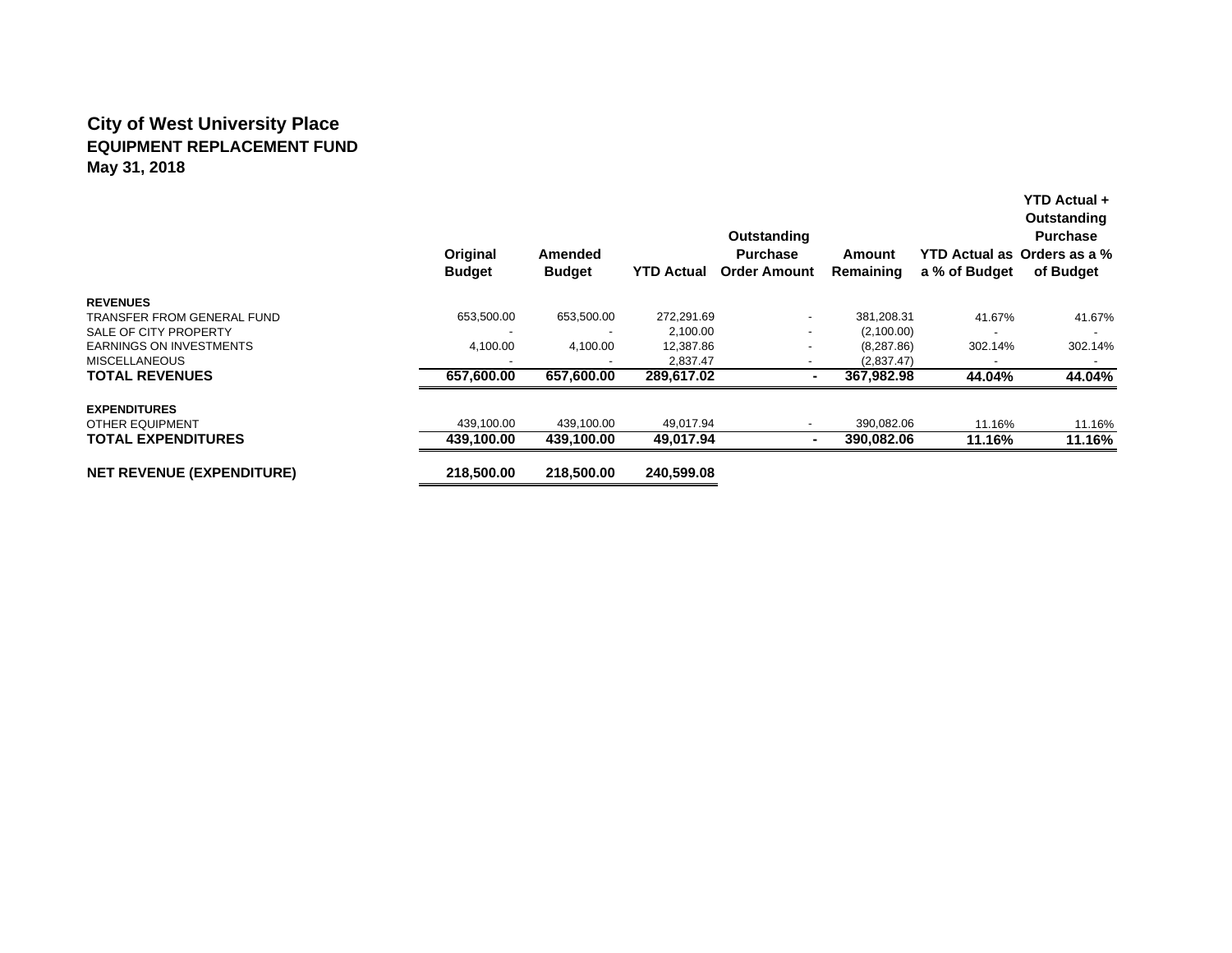## **City of West University Place EMPLOYEE BENEFIT FUNDMay 31, 2018**

|                             | Original<br><b>Budget</b> | Amended<br><b>Budget</b> | <b>YTD Actual</b> | Outstanding<br><b>Purchase</b><br><b>Order Amount</b> | Amount<br>Remaining | a % of Budget | Outstanding<br><b>Purchase</b><br>YTD Actual as Orders as a %<br>of Budget |
|-----------------------------|---------------------------|--------------------------|-------------------|-------------------------------------------------------|---------------------|---------------|----------------------------------------------------------------------------|
| <b>REVENUES</b>             |                           |                          |                   |                                                       |                     |               |                                                                            |
| <b>Charges for Services</b> |                           |                          |                   |                                                       |                     |               |                                                                            |
| Miscellaneous               | 3,000.00                  | 3,000.00                 | 6,573.81          |                                                       | (3,573.81)          | 219.13%       | 219.13%                                                                    |
| Transfers In                |                           |                          |                   |                                                       |                     |               |                                                                            |
| <b>TOTAL REVENUES</b>       | 3,000.00                  | 3,000.00                 | 6,573.81          |                                                       | (3,573.81)          | 219.13%       | 219.13%                                                                    |
| <b>EXPENDITURES</b>         |                           |                          |                   |                                                       |                     |               |                                                                            |
| <b>Personnel Services</b>   | 2,640,800.00              | 2,640,800.00             | 1.022.411.04      | 862.60                                                | 1,617,526.36        | 38.72%        | 38.75%                                                                     |
| <b>Services</b>             | 20,000.00                 | 20,000.00                | 1,000.00          |                                                       | 19,000.00           | 5.00%         | 5.00%                                                                      |
| <b>Transfers Out</b>        | 29,700.00                 | 29,700.00                | 12,375.00         |                                                       | 17,325.00           | 41.67%        | 41.67%                                                                     |
| <b>TOTAL EXPENDITURES</b>   | 2.690.500.00              | 2.690.500.00             | 1,035,786.04      | 862.60                                                | 1,653,851.36        | 38.50%        | 38.53%                                                                     |
| <b>NET REVENUE</b>          | (2,687,500.00)            | (2,687,500.00)           | (1,029,212.23)    |                                                       |                     |               |                                                                            |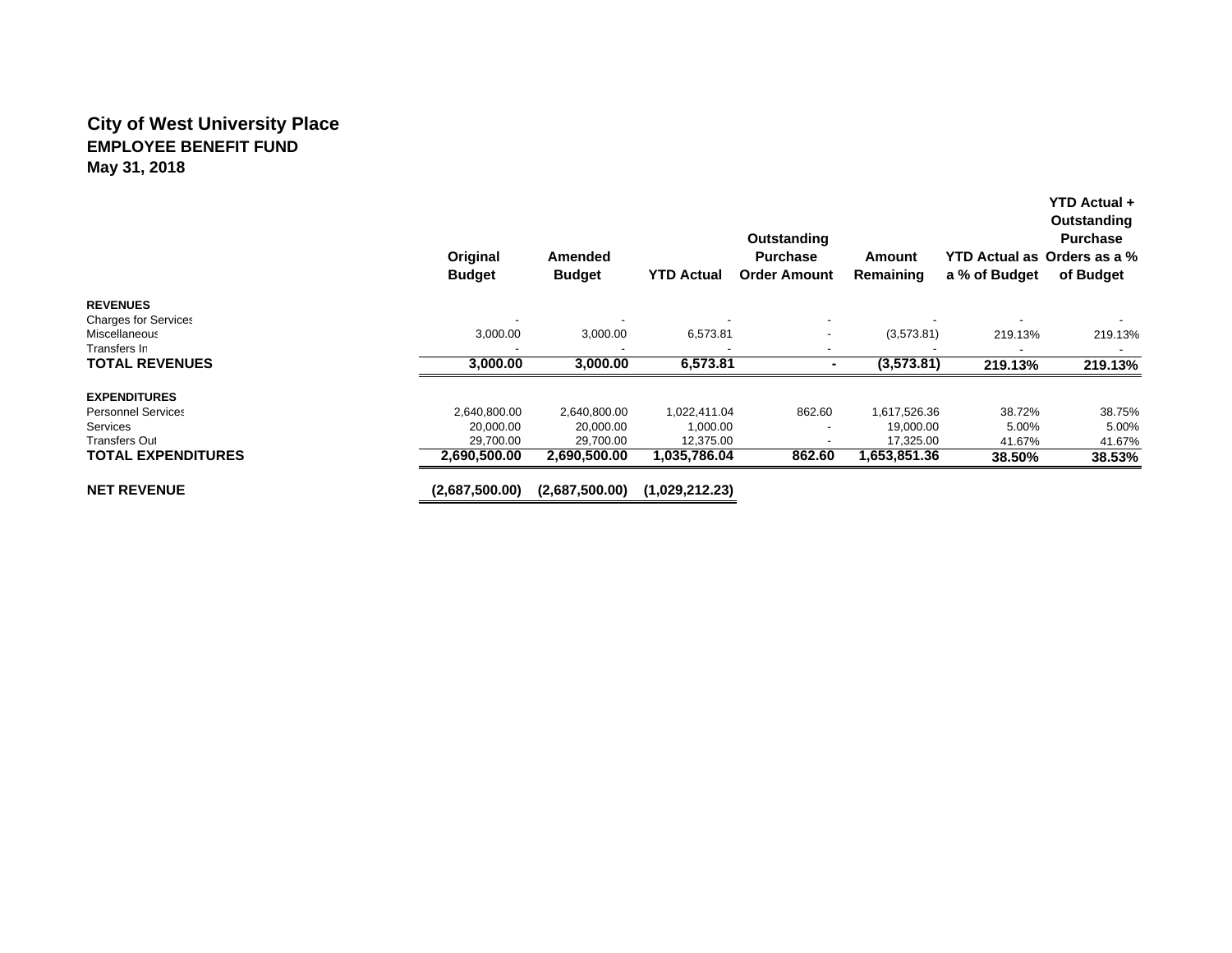## **City of West University Place DEBT SERVICE FUNDMay 31, 2018**

|                                    |               |               |                   | Outstanding              |            |               | Outstanding<br><b>Purchase</b> |
|------------------------------------|---------------|---------------|-------------------|--------------------------|------------|---------------|--------------------------------|
|                                    | Original      | Amended       |                   | <b>Purchase</b>          | Amount     |               | YTD Actual as Orders as a %    |
|                                    | <b>Budget</b> | <b>Budget</b> | <b>YTD Actual</b> | <b>Order Amount</b>      | Remaining  | a % of Budget | of Budget                      |
| <b>REVENUES</b>                    |               |               |                   |                          |            |               |                                |
| <b>CURRENT YEAR PROPERTY TAXES</b> | 7,597,488.00  | 7,597,488.00  | 7,452,833.56      | ٠                        | 144,654.44 | 98.10%        | 98.10%                         |
| <b>PRIOR YEAR PROPERTY TAXES</b>   | 15,600.00     | 15,600.00     | 11,581.38         | $\overline{\phantom{a}}$ | 4,018.62   | 74.24%        | 74.24%                         |
| PENALTY AND INTEREST               | 33,300.00     | 33,300.00     | 14,622.11         | ٠                        | 18.677.89  | 43.91%        | 43.91%                         |
| <b>EARNINGS ON INVESTMENTS</b>     | 3,400.00      | 3,400.00      | 5,872.05          | -                        | (2,472.05) | 172.71%       | 172.71%                        |
| TRANSFER FROM WATER & SEWER FUND   | 1,200,246.00  | 1,200,246.00  | 1,143,108.00      |                          | 57,138.00  | 95.24%        | 95.24%                         |
| <b>TOTAL REVENUES</b>              | 8,850,034.00  | 8,850,034.00  | 8,628,017.10      |                          | 222,016.90 | 97.49%        | 97.49%                         |
| <b>EXPENDITURES</b>                |               |               |                   |                          |            |               |                                |
| <b>BOND PRINCIPAL</b>              | 7,770,000.00  | 7,770,000.00  | 7,770,000.00      |                          |            | 100.00%       | 100.00%                        |
| <b>INTEREST ON BONDS</b>           | 1.063.783.00  | 1,063,783.00  | 562,201.23        |                          | 501,581.77 | 52.85%        | 52.85%                         |
| <b>FISCAL AGENT FEES</b>           | 16,250.00     | 16,250.00     | 4,750.00          | 1,500.00                 | 10,000.00  | 29.23%        | 38.46%                         |
| <b>TOTAL EXPENDITURES</b>          | 8,850,033.00  | 8,850,033.00  | 8,336,951.23      | 1,500.00                 | 511,581.77 | 94.20%        | 94.22%                         |
| <b>NET REVENUE (EXPENDITURE)</b>   | 1.00          | 1.00          | 291,065.87        |                          |            |               |                                |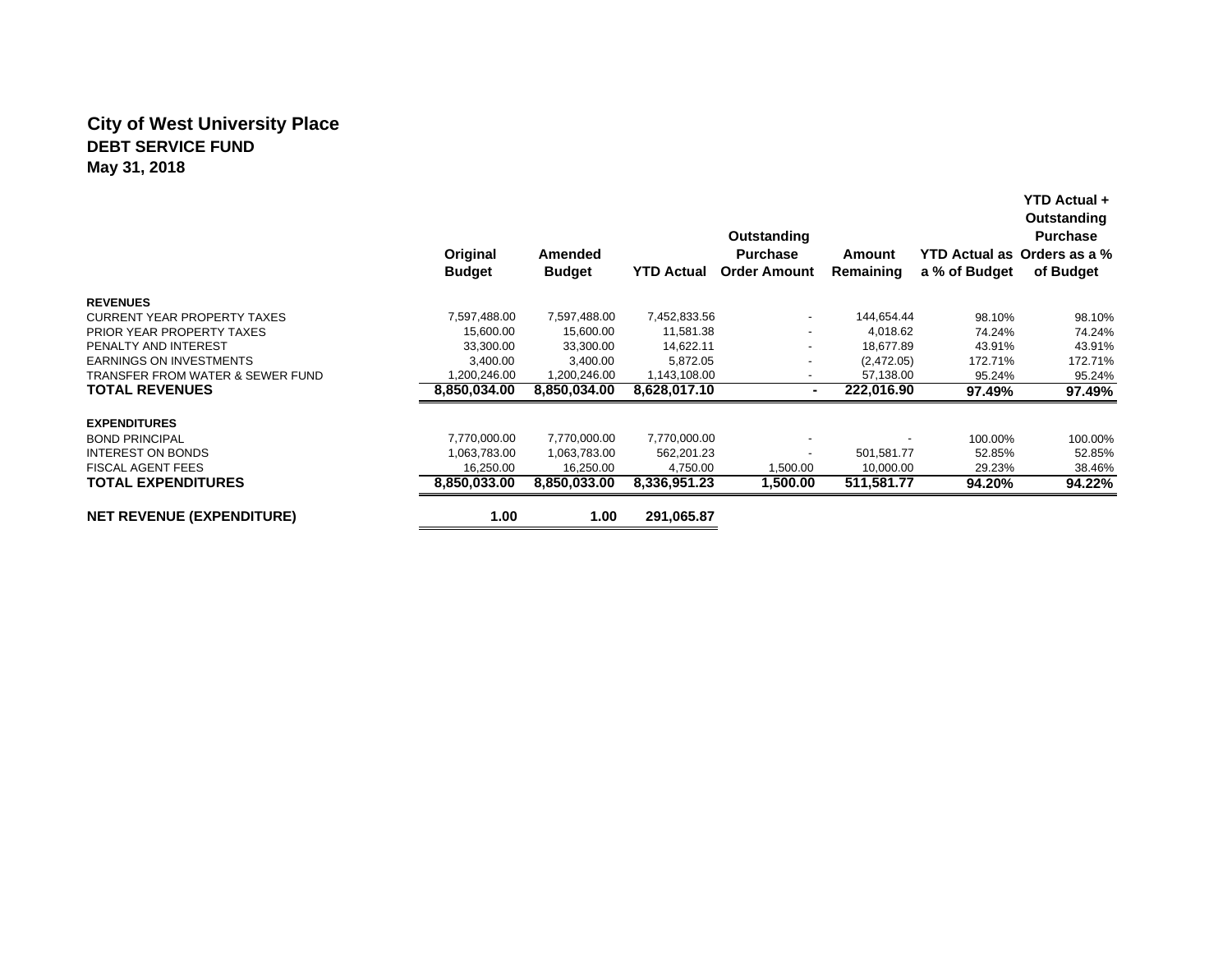## **City of West University Place CAPITAL PROJECTS FUNDMay 31, 2018**

|                                    | Original<br><b>Budget</b> | Amended<br><b>Budget</b> | <b>YTD Actual</b> | Outstanding<br><b>Purchase</b><br><b>Order Amount</b> | Amount<br>Remaining | <b>YTD Actual</b><br>as a % of<br><b>Budget</b> | YTD Actual +<br>Outstanding<br><b>Purchas</b><br>Orders as a %<br>of Budget |
|------------------------------------|---------------------------|--------------------------|-------------------|-------------------------------------------------------|---------------------|-------------------------------------------------|-----------------------------------------------------------------------------|
| <b>REVENUES</b>                    |                           |                          |                   |                                                       |                     |                                                 |                                                                             |
| <b>EARNINGS ON INVESTMENTS</b>     | 4,000.00                  | 4,000.00                 | 2,319.13          | $\overline{\phantom{a}}$                              | 1,680.87            | 57.98%                                          | 57.98%                                                                      |
| <b>TRANSFER FROM GENERAL FUND</b>  | 200.000.00                | 200,000.00               | 83,333.31         | $\overline{\phantom{a}}$                              | 116.666.69          | 41.67%                                          | 41.67%                                                                      |
| TRANSFER FROM CAPITAL RESERVE FUND | 649,505.00                | 649,505.00               | 270,627.06        | $\overline{\phantom{a}}$                              | 378,877.94          | 41.67%                                          | 41.67%                                                                      |
| <b>FUTURE BOND PROCEEDS</b>        | 675,000.00                | 675,000.00               |                   | $\overline{\phantom{a}}$                              | 675,000.00          | $0.00\%$                                        | $0.00\%$                                                                    |
| <b>TOTAL REVENUES</b>              | 1.528.505.00              | 1,528,505.00             | 356,279.50        | ۰.                                                    | 1,172,225.50        | 23.31%                                          | 23.31%                                                                      |
| <b>EXPENDITURES</b>                |                           |                          |                   |                                                       |                     |                                                 |                                                                             |
| OTHER CONSTRUCTION COSTS           | 1,418,000.00              | 1,423,380.36             | 2,557.66          | 4,885.20                                              | 1,415,937.50        | 0.18%                                           | 0.52%                                                                       |
| <b>TOTAL EXPENDITURES</b>          | 1,418,000.00              | 1,423,380.36             | 2,557.66          | 4,885.20                                              | 1,415,937.50        | 0.18%                                           | 0.52%                                                                       |
| <b>NET REVENUE (EXPENDITURE)</b>   | 110.505.00                | 105.124.64               | 353.721.84        |                                                       |                     |                                                 |                                                                             |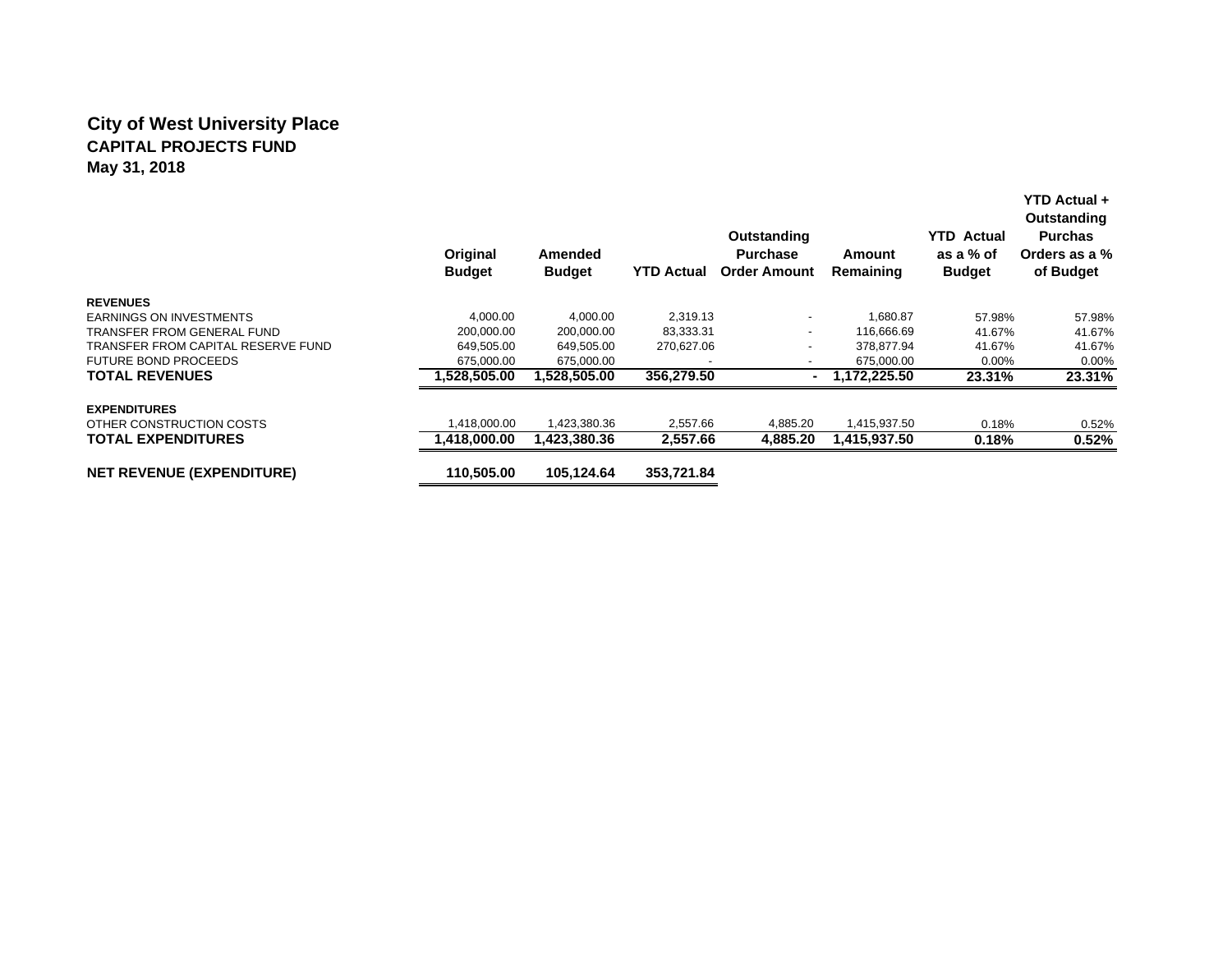#### **City of West University Place TRANSPORTATION IMPROVEMENTS FUND May 31, 2018**

|                                  | Original<br><b>Budget</b> | Amended<br><b>Budget</b> | <b>YTD Actual</b> | Outstanding<br><b>Purchase</b><br>Order<br>Amount | Amount<br>Remaining | <b>YTD Actual</b><br>as a % of<br><b>Budget</b> | YTD Actual +<br>Outstanding<br><b>Purchase</b><br>Orders as a<br>% of Budget |
|----------------------------------|---------------------------|--------------------------|-------------------|---------------------------------------------------|---------------------|-------------------------------------------------|------------------------------------------------------------------------------|
| <b>REVENUES</b>                  |                           |                          |                   |                                                   |                     |                                                 |                                                                              |
| FEDERAL GRANT                    | 1,120,000.00              | 1,120,000.00             |                   | $\overline{\phantom{a}}$                          | 1,120,000.00        | $0.00\%$                                        | $0.00\%$                                                                     |
| <b>EARNINGS ON INVESTMENTS</b>   | 5,000.00                  | 5,000.00                 | 10,163.74         |                                                   | (5, 163.74)         | 203.27%                                         | 203.27%                                                                      |
| TRANSFER FROM METRO GRANT FUND   | 732,000.00                | 732,000.00               | 305,000.00        |                                                   | 427,000.00          | 41.67%                                          | 41.67%                                                                       |
| <b>TOTAL REVENUES</b>            | 1,857,000.00              | 1,857,000.00             | 315,163.74        | ۰                                                 | 1,541,836.26        | 16.97%                                          | 16.97%                                                                       |
| <b>EXPENDITURES</b>              |                           |                          |                   |                                                   |                     |                                                 |                                                                              |
| <b>PROFESSIONAL SERVICES</b>     |                           | 127,161.00               | 100,976.34        | 26,184.66                                         |                     | 79.41%                                          | 100.00%                                                                      |
| OTHER CONSTRUCTION COSTS         | 2,974,000.00              | 2,974,000.00             |                   |                                                   | 2,974,000.00        | 0.00%                                           | $0.00\%$                                                                     |
| <b>TOTAL EXPENDITURES</b>        | 2.974.000.00              | 3,101,161.00             | 100,976.34        | 26.184.66                                         | 2,974,000.00        | 3.26%                                           | 4.10%                                                                        |
| <b>NET REVENUE (EXPENDITURE)</b> | (1, 117, 000.00)          | (1,244,161.00)           | 214,187.40        |                                                   |                     |                                                 |                                                                              |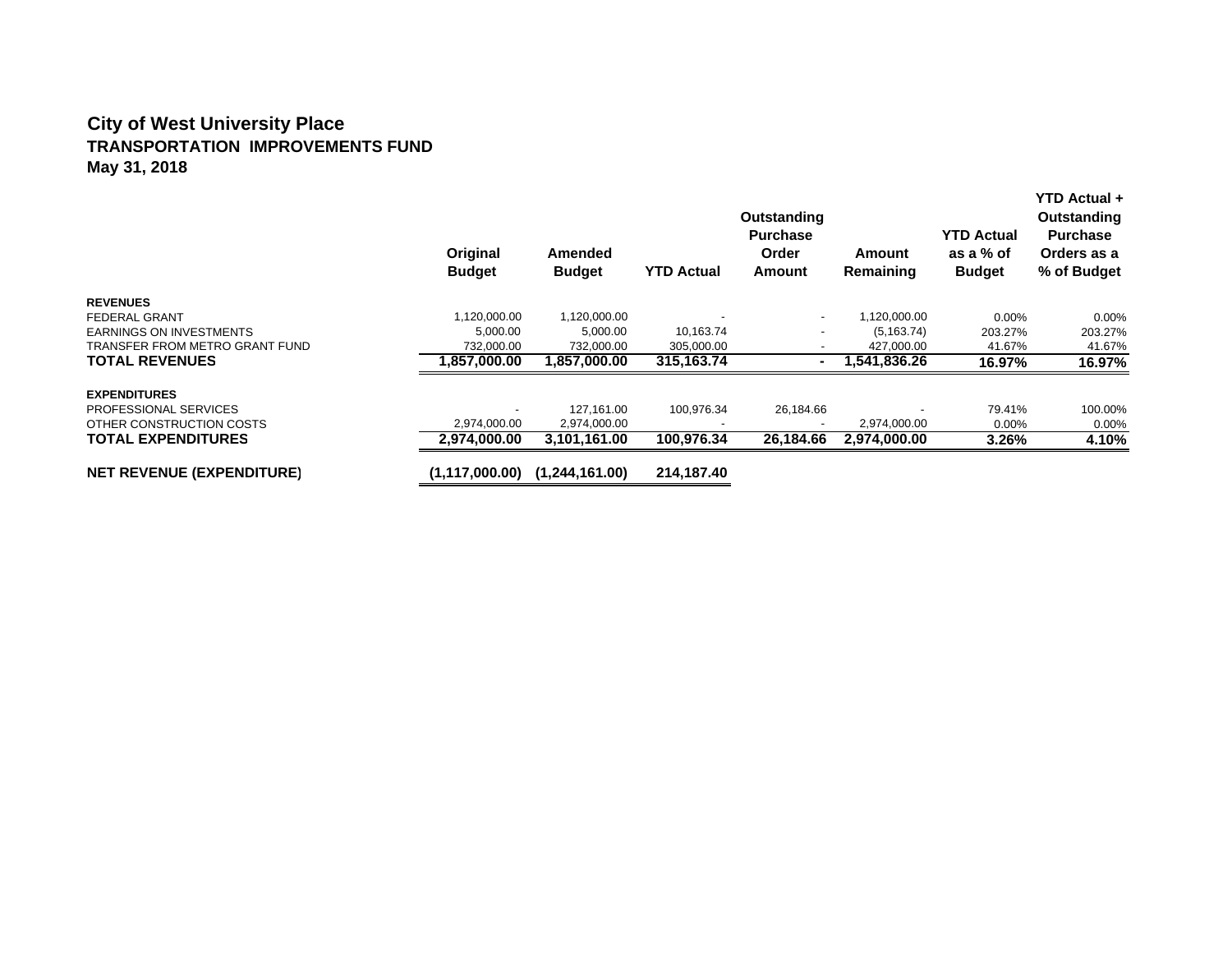## **City of West University Place WATER & SEWER CAPITAL FUNDMay 31, 2018**

|                                  | Original<br><b>Budget</b> | <b>Amended</b><br><b>Budget</b> | <b>YTD Actual</b> | Outstanding<br><b>Purchase</b><br><b>Order Amount</b> | Amount<br>Remaining | a % of Budget | <b>YTD Actual +</b><br>Outstanding<br><b>Purchase</b><br>YTD Actual as Orders as a %<br>of Budget |
|----------------------------------|---------------------------|---------------------------------|-------------------|-------------------------------------------------------|---------------------|---------------|---------------------------------------------------------------------------------------------------|
| <b>REVENUES</b>                  |                           |                                 |                   |                                                       |                     |               |                                                                                                   |
| <b>EARNINGS ON INVESTMENTS</b>   | 12.000.00                 | 12.000.00                       | 9,041.10          | $\overline{\phantom{0}}$                              | 2,958.90            | 75.34%        | 75.34%                                                                                            |
| TRANSFER FROM WATER & SEWER FUND | 900,000.00                | 900,000.00                      | 375,000.00        | $\overline{\phantom{0}}$                              | 525,000.00          | 41.67%        | 41.67%                                                                                            |
| <b>TOTAL REVENUES</b>            | 912,000.00                | 912,000.00                      | 384,041.10        | $\blacksquare$                                        | 527,958.90          | 42.11%        | 42.11%                                                                                            |
| <b>EXPENDITURES</b>              |                           |                                 |                   |                                                       |                     |               |                                                                                                   |
| <b>PROFESSIONAL SERVICES</b>     |                           | 19.818.46                       | 8,383.91          | 11,434.55                                             |                     | 42.30%        | 100.00%                                                                                           |
| OTHER CONSTRUCTION COSTS         | 755,000.00                | 755.000.00                      | 152,364.20        | 57,065.80                                             | 545,570.00          | 20.18%        | 27.74%                                                                                            |
| <b>TOTAL EXPENDITURES</b>        | 755.000.00                | 774.818.46                      | 160.748.11        | 68,500.35                                             | 545,570.00          | 20.75%        | 29.59%                                                                                            |
| NET REVENUE (EXPENDITURE)        | 157.000.00                | 137.181.54                      | 223,292.99        |                                                       |                     |               |                                                                                                   |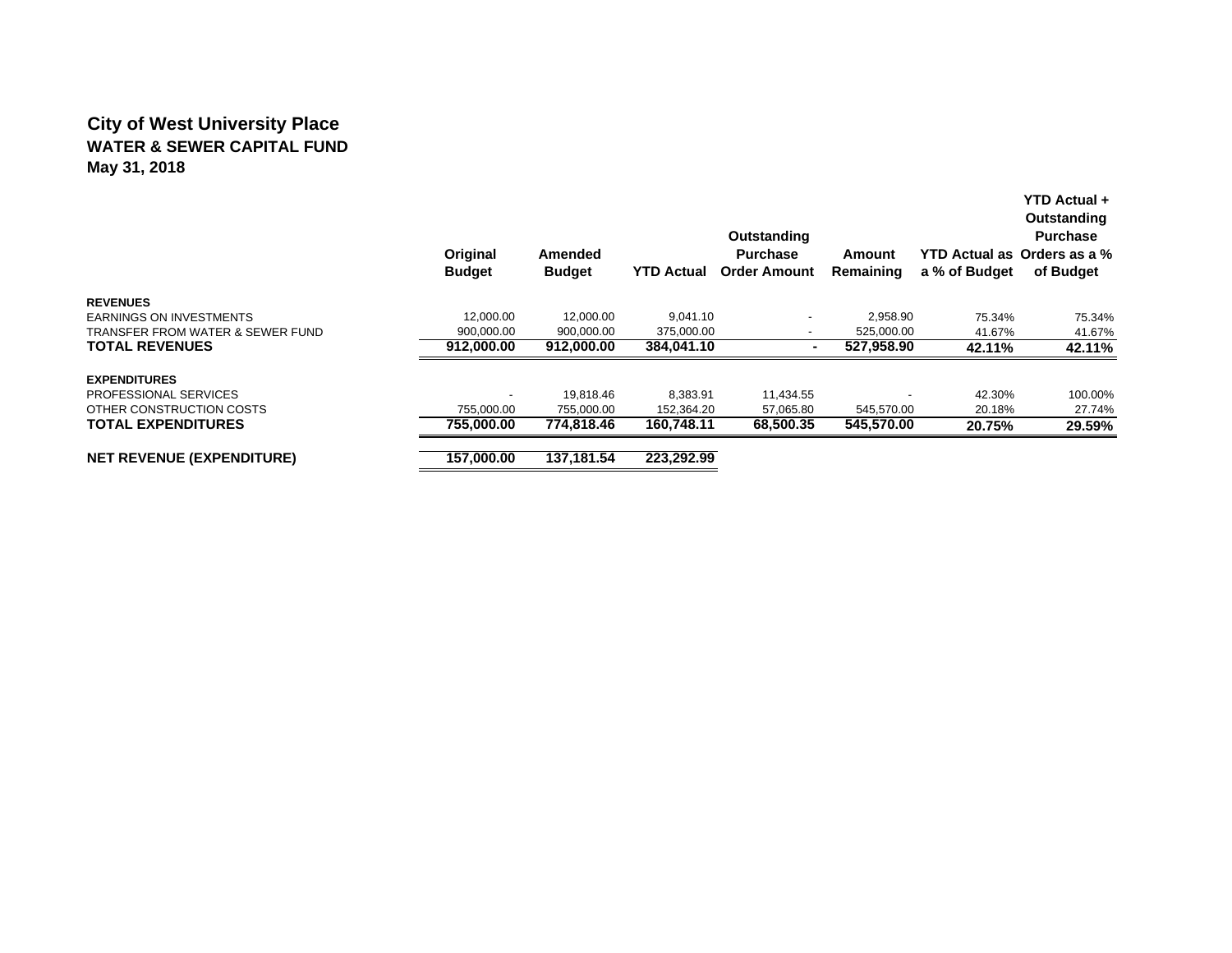#### **City of West University Place SPECIAL REVENUE FUNDS May 18, 2018**

|                                     | Original<br><b>Budget</b> | Amended<br><b>Budget</b> | <b>YTD Actual</b> | Outstanding<br><b>Purchase</b><br><b>Order Amount</b> | Amount<br>Remaining | a % of Budget | YTD Actual +<br>Outstanding<br><b>Purchase</b><br>YTD Actual as Orders as a %<br>of Budget |
|-------------------------------------|---------------------------|--------------------------|-------------------|-------------------------------------------------------|---------------------|---------------|--------------------------------------------------------------------------------------------|
| <b>PARKS DONATIONS FUND</b>         |                           |                          |                   |                                                       |                     |               |                                                                                            |
| <b>TOTAL REVENUES</b>               | 43,600.00                 | 43,600.00                | 8,623.43          |                                                       | 34,976.57           | 19.78%        | 19.78%                                                                                     |
| <b>TOTAL EXPENDITURES</b>           | 146,900.00                | 166.817.50               | 47.695.09         | 18,000.00                                             | 101.122.41          | 28.59%        | 39.38%                                                                                     |
| <b>NET REVENUE (EXPENDITURE)</b>    | (103, 300.00)             | (123, 217.50)            | (39.071.66)       | (18,000.00)                                           | (66, 145.84)        | 31.71%        | 46.32%                                                                                     |
| <b>FRIENDS OF WEST U PARKS FUND</b> |                           |                          |                   |                                                       |                     |               |                                                                                            |
| <b>TOTAL REVENUES</b>               | 500,000.00                | 500,000.00               | 3.88              |                                                       | 499,996.12          | 0.00%         | 0.00%                                                                                      |
| <b>TOTAL EXPENDITURES</b>           | 500,000.00                | 500,000.00               |                   | 336,665.00                                            | 163,335.00          | 0.00%         | 67.33%                                                                                     |
| <b>NET REVENUE (EXPENDITURE)</b>    | $\blacksquare$            | $\blacksquare$           | 3.88              | (336, 665.00)                                         | 336,661.12          | $\sim$        | $\sim$                                                                                     |
| <b>COURT TECHNOLOGY FUND</b>        |                           |                          |                   |                                                       |                     |               |                                                                                            |
| <b>TOTAL REVENUES</b>               | 5,000.00                  | 5,000.00                 | 3,511.52          |                                                       | 1,488.48            | 70.23%        | 70.23%                                                                                     |
| <b>TOTAL EXPENDITURES</b>           |                           |                          |                   |                                                       |                     |               |                                                                                            |
| <b>NET REVENUE (EXPENDITURE)</b>    | 5,000.00                  | 5,000.00                 | 3,511.52          | $\blacksquare$                                        | 1,488.48            | 70.23%        | 70.23%                                                                                     |
| <b>TREE REPLACEMENT FUND</b>        |                           |                          |                   |                                                       |                     |               |                                                                                            |
| <b>TOTAL REVENUES</b>               | 40,900.00                 | 40,900.00                | 10,831.53         |                                                       | 30,068.47           | 26.48%        | 26.48%                                                                                     |
| <b>TOTAL EXPENDITURES</b>           | 33,000.00                 | 33,000.00                | 1,457.03          | 32,269.91                                             | (726.94)            | 4.42%         | 102.20%                                                                                    |
| <b>NET REVENUE (EXPENDITURE)</b>    | 7.900.00                  | 7,900.00                 | 9,374.50          | (32, 269.91)                                          | 30,795.41           | 118.66%       | -289.82%                                                                                   |
| <b>COURT BUILDING SECURITY FUND</b> |                           |                          |                   |                                                       |                     |               |                                                                                            |
| <b>TOTAL REVENUES</b>               | 4,650.00                  | 4,650.00                 | 2,881.77          |                                                       | 1,768.23            | 61.97%        | 61.97%                                                                                     |
| <b>TOTAL EXPENDITURES</b>           | 15,000.00                 | 15,000.00                | 2,621.40          |                                                       | 12,378.60           | 17.48%        | 17.48%                                                                                     |
| <b>NET REVENUE (EXPENDITURE)</b>    | (10, 350.00)              | (10, 350.00)             | 260.37            | $\blacksquare$                                        | (10,610.37)         | $-2.52%$      | $-2.52%$                                                                                   |
| <b>METRO GENERAL MOBILITY FUND</b>  |                           |                          |                   |                                                       |                     |               |                                                                                            |
| <b>TOTAL REVENUES</b>               | 568,650.00                | 568,650.00               | 137,921.46        |                                                       | 430,728.54          | 24.25%        | 24.25%                                                                                     |
| TOTAL EXPENDITURES                  | 732,000.00                | 732,000.00               | 305,000.00        |                                                       | 427,000.00          | 41.67%        | 41.67%                                                                                     |
| <b>NET REVENUE (EXPENDITURE)</b>    | (163, 350.00)             | (163, 350.00)            | (167, 078.54)     | $\blacksquare$                                        | 3,728.54            | 102.28%       | 102.28%                                                                                    |